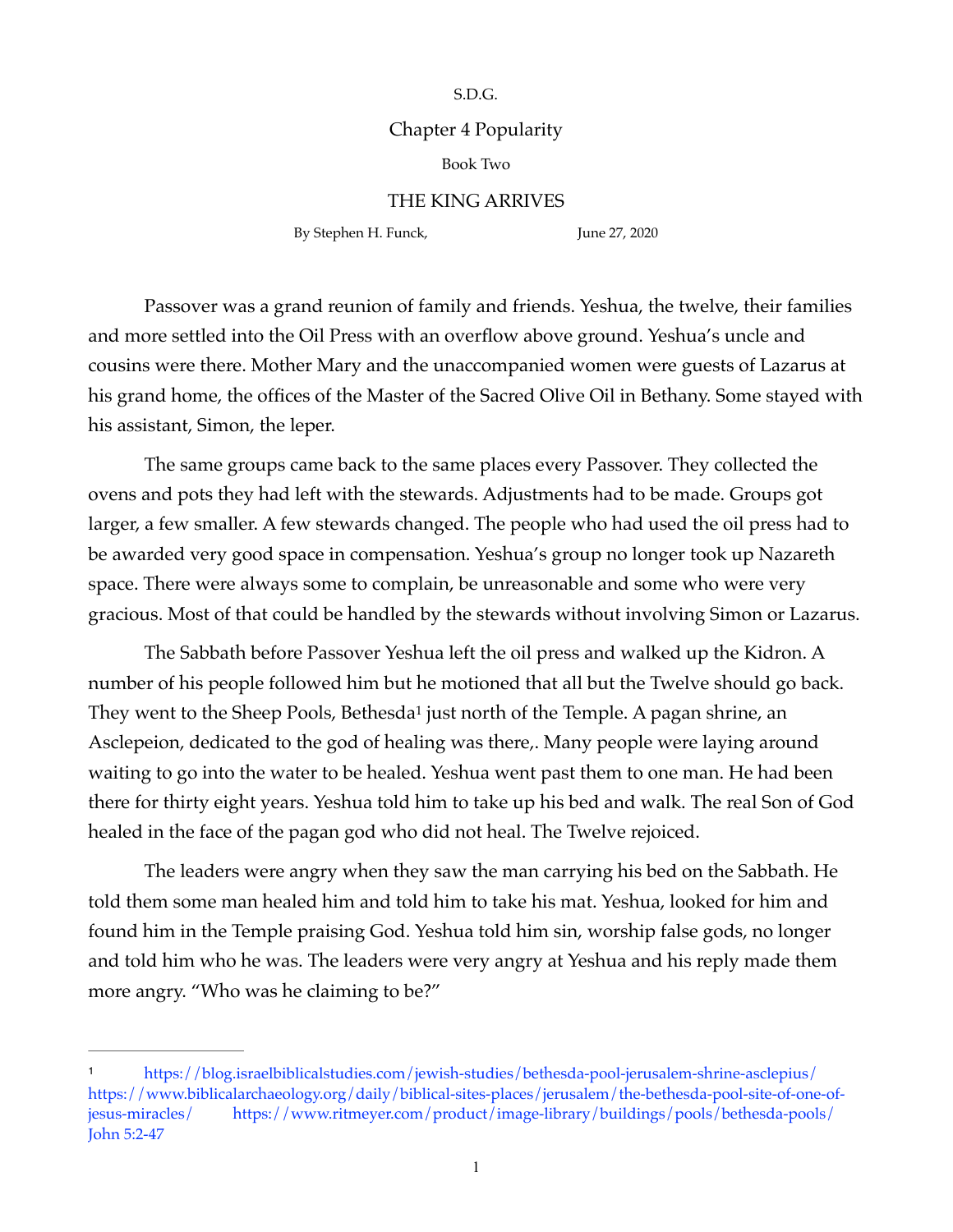Yeshua taught in the Temple Court. His disciples were now experienced speaking in unison. They brought those seeking healing to Yeshua and Judas collected the gifts. Everything was much better than last year. The crowds were attentive, filled with expectation and patient. There was a murmur in their hearts. The Almighty Sovereign was beginning to move. His salvation was drawing closer. They were going to see it in their lives. This Yeshua, Son of Man, was the one.

The Leaders were also watching. They felt evil drawing near. The end of their nation, the end of their position was coming. They did not know what was to become of them. If this Yeshua was from God why had he not been talking to them? He had no good words for them. He seemed opposed to them personally, everything they stood for and did. The "Pious Ones" taught they were evil. Yeshua's brother James, his cousin, John the Baptizer, were "Pious Ones". Yeshua was tainted by association. He merited serious opposition, elimination. They spread that word to all they could, keep opposing him.

The pilgrims settled into the normal routine. They listened to the scholars teaching, worshipped, shopped in the markets, visited with family and friends. Yeshua and the disciples led worship at the oil press, warm, close, comfortable. Some at times went to the Temple, reveled in that glorious majesty, surrounded by more than one hundred fifty thousand ecstatic worshippers, choirs, musicians, gazing at the huge, massive gold and pure white Temple. A few were blessed to get close to the gates and glimpse inside. After the services they were able to go to the Middle Court, up the fifteen steps and gaze at the Altar, the Table of Showbread, the Golden Vine, glimpse into the Holy Place at the Menorah and veil before the Holy of Holies. The wonder, the majesty, the beauty, to be in the presence, before the Lord of Lords, King of Kings, Creator, Ruler, whose outstretched arm and mighty hand won the victory. Such a sight to treasure in their lives, forever in the courts of the Lord.

When Yeshua came back from teaching, crowds followed him. He hardly had a moment to spend with his people. Even when he went up to see his mother, crowds followed. Usually they waited patiently. They did not have many questions. They just wanted to see him, be with him. They felt the Spirit of God, love, acceptance, deep joy by being in his presence.

The day of Passover came. They carried almost fifty lambs into the Temple for slaughter. While the men talked, the women prepared all the delights for the dinner. They spread out on the grounds above the oil press into the market space by the Kidron. Lazarus' home was not large enough. They sat down in circles around the bowls and plates. Yeshua or a disciple stood to lead the portions of the Seder liturgy. All over the Mount of Olives, in

2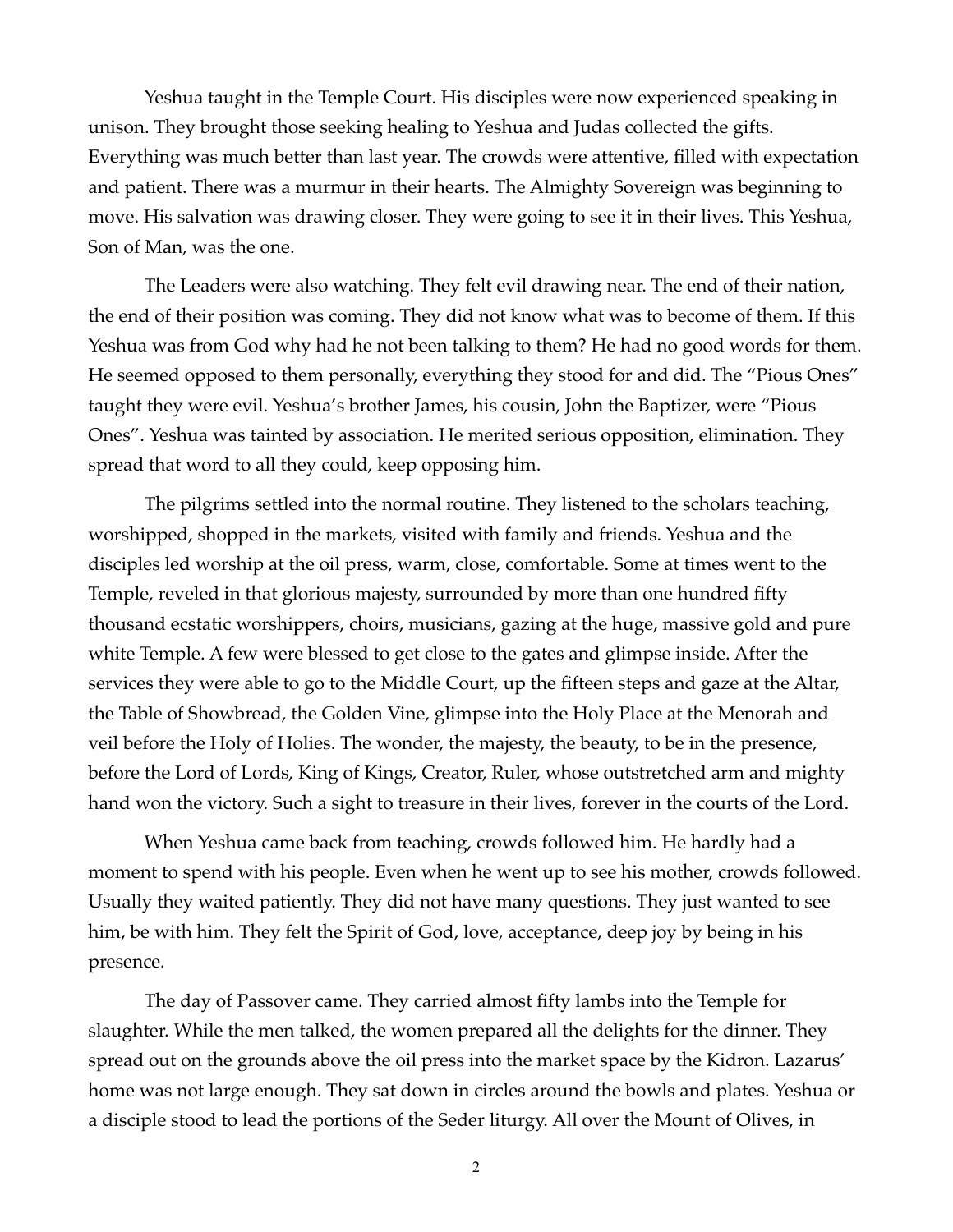camps all over the area, in small homes, in great palaces, over two and a half million people, heard the words, drank the four cups, broke the bread, shared the banquet, sang the songs. "Praised are you, Lord, our God, sovereign of the universe." Oh! to celebrate Passover in Jerusalem!<sup>2</sup>

<span id="page-2-2"></span>Yeshua, his disciples and closest followers did not go back to Galilee. They stayed for a time in Jerusalem and went into Judea. The crowds and synagogs there were less welcoming than the ones in the north. Many cautious, fearful priests were among them. Instead of receiving gifts and shelter, Judas had to spend from their own bag. He was not happy. Judea was proud they were not like Galilee. In the Judean's opinion, they were better, more religious, superior to Galileans. Slowly people warmed to Yeshua. Some were bold enough to come for healing. Yeshua's pleasant and gracious demeanor won through suspicion. By Sukkot his disciples and followers were relaxing from the coldness of Judea but still eager for the warmth of Galilee.

Andrew and Peter's home included the work spaces and sheds of a commercial fisherman. While they were traveling with Yeshua, their workers kept the business going. Yeshua and his followers returned to traveling. Teaching and healing, attracting even larger crowds. At times many hundreds, thousands of people followed. Small villages could no longer handle them. Those people traveled to the market towns to hear Yeshua. Some prominent women joined the group. Their husbands did not stop them from contributing to the needs of all. There was more than enough money, so Yeshua instructed his people to be generous with all in need.

<span id="page-2-3"></span>Yeshua would at times stop out in the country where there was a lot of space to talk to the crowd. They would gather around him eager to listen. It was better than synagog. There was no longer any place big enough for them all. As they travelled, report came that Antipas arrested John and imprisoned him Machaerus<sup>[3](#page-2-1)</sup>. They were distraught. Antipas knew John was a very popular holy man. He had John taken as far from Galilee as he could, out in the desert on a high hilltop by the Arabs. No one would go there to protest or visit John.

While there were many who followed Yeshua, most did not go far from their home before they went back. There were some who stayed with him, an unofficial outer group.

<span id="page-2-0"></span>Seders today are based on cultured settings hundreds of years later. For my attempt of a Galilean [2](#page-2-2) Peasant Seder see [http://thesignofconcord.com/uploads/Jesus\\_\\_Seder.pdf](http://thesignofconcord.com/uploads/Jesus__Seder.pdf)

<span id="page-2-1"></span><sup>&</sup>lt;sup>3</sup> <https://en.wikipedia.org/wiki/Machaerus> We know where Antipas sat while Salome danced. [https://](https://www.biblicalarchaeology.org/daily/biblical-sites-places/biblical-archaeology-sites/machaerus-beyond-the-beheading-of-john-the-baptist/) [www.biblicalarchaeology.org/daily/biblical-sites-places/biblical-archaeology-sites/machaerus-beyond-the](https://www.biblicalarchaeology.org/daily/biblical-sites-places/biblical-archaeology-sites/machaerus-beyond-the-beheading-of-john-the-baptist/)[beheading-of-john-the-baptist/](https://www.biblicalarchaeology.org/daily/biblical-sites-places/biblical-archaeology-sites/machaerus-beyond-the-beheading-of-john-the-baptist/)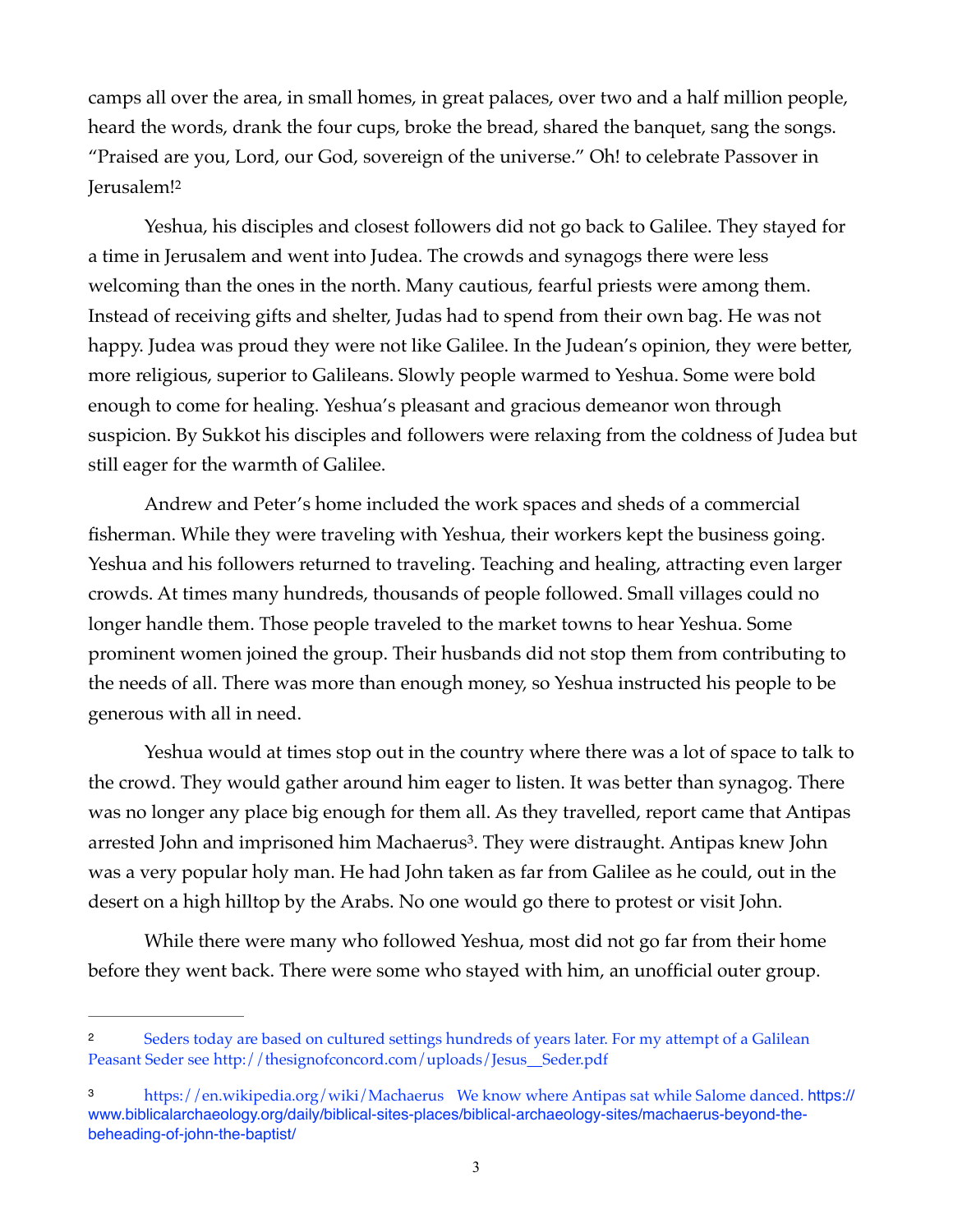Some had been with him from the beginning. Yeshua included them in training. In a city, highly populated areas, he would send them out in pairs to talk to the people. Some were married couples or pairs of unaccompanied women.

<span id="page-3-3"></span>Mattia[s](#page-3-0)<sup>[4](#page-3-0)</sup> reported to Yeshua, people were very interested in hearing about him but some seemed afraid of getting too close. As if they felt getting too close was dangerous. What will happen to me? Mattias said he told them he had been with Yeshua from the beginning, hearing his words. Getting close was not dangerous, it is peace, safety. He said he had even healed a crippled man in Yeshua's name.

When they returned to Capernaum, the president of the synagog and elders came to Yeshua. The man who paid for their synagog to be built had a very sick servant. Yeshua knew him from worship there. He was a Roman Centurion in the service of the Tetrarch. He had been hired to train the army in Roman tactics and married a local woman. Centurions were well compensated. For his responsibilities, he received far more<sup>[5](#page-3-1)</sup>.

<span id="page-3-5"></span><span id="page-3-4"></span>The joy of family, weddings[.](#page-3-2) Yeshua's niece Alma was betrothed to Joesph bar Sabbas<sup>[6](#page-3-2)</sup>. Problem, where was the marriage to take place. Ever since Yeshua had been cast out of Nazareth, he had not been back. Jose talked it over with the family and decided they would have the marriage in Cana at Issac's home.

They all laughed when they asked Yeshua if he would provide the wine again. Yeshua laughed with them. That was a wedding to remember. They would all have to help with the costs. The groom was in the outer group of followers, Alma with the unaccompanied women. Now they could be together. Like all weddings it was wonderful. Yeshua's followers all contributed, instead of being a great burden on Cana. Yeshua's family from Nazareth were there and a good number of other Nazareth folk too. Almost all of them spoke warmly with Yeshua, as if nothing had happened. Jose said the village seemed to have gotten over their anger. They had been hearing good things about Yeshua. All the good memories of him over the years brought them around in his favor.

After the wedding Yeshua went back with his family to Nazareth. He went to and talked with the men who had led the accusations and anger in the synagog. They prayed for

<span id="page-3-2"></span>Acts 1:23 [6](#page-3-5)

<span id="page-3-0"></span>Acts 1:23 [4](#page-3-3)

<span id="page-3-1"></span><sup>&</sup>lt;sup>5</sup> [https://en.wikipedia.org/wiki/Imperial\\_Roman\\_army#Ranks,\\_role\\_and\\_pay](https://en.wikipedia.org/wiki/Imperial_Roman_army#Ranks,_role_and_pay) The army's here were the front lines for Rome against attack from Parthia. The Arab tribes were a constant threat and the cavalry well experienced. Roman Legions were not close by. The Prefect Pilate had only a token force for a large area.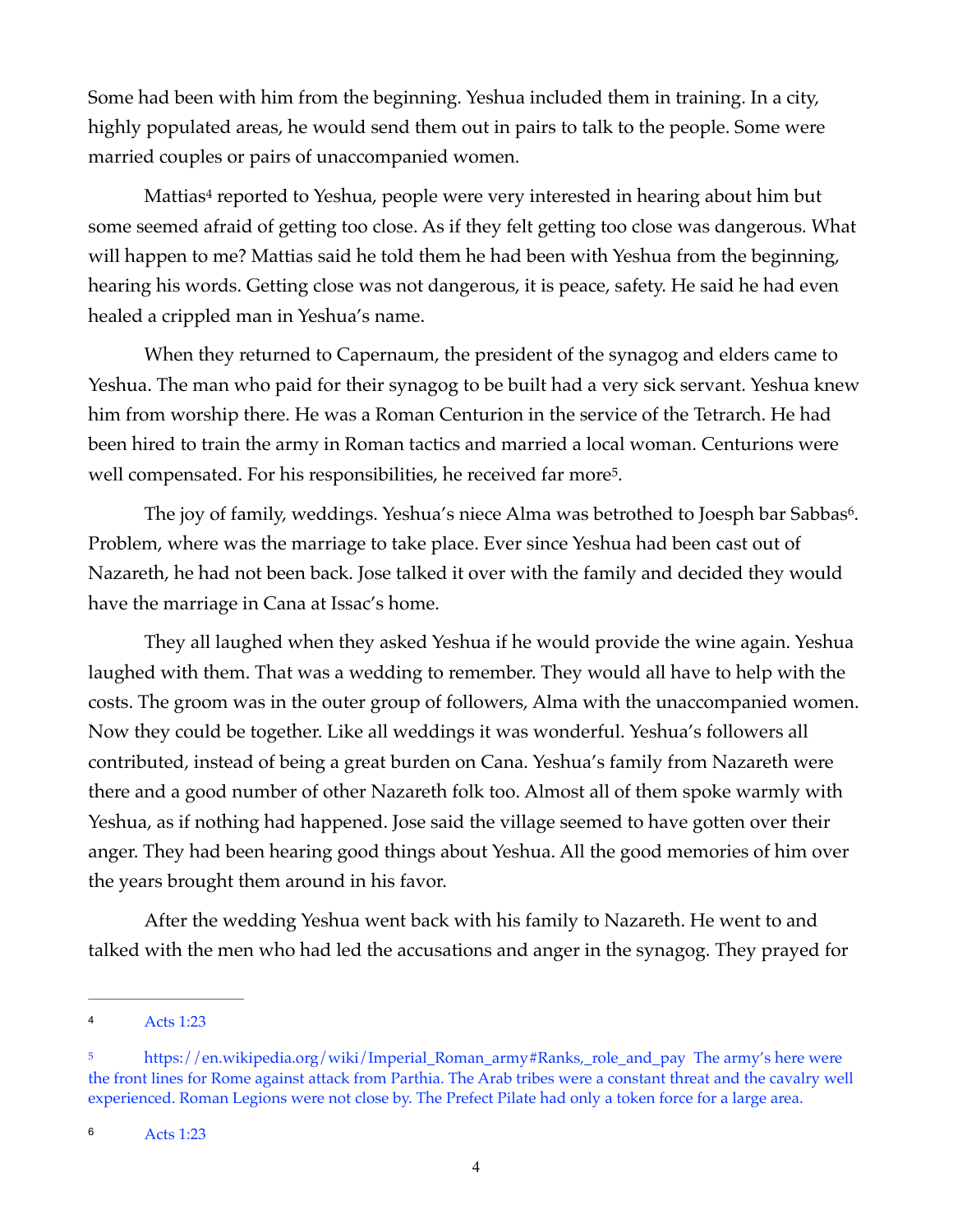peace and reconciliation. Sadly there were two men who remained unmoved by his appeals. They had a reputation for being hard. He went with Mother Mary and family to the grave of Joseph. Mary talked about how unbelievably kind and gracious he was. The finest man of God she could ever know. Yeshua talked about how much he learned about living the faith, loving everyone, patience. He was the father that showed him his heavenly Father.

<span id="page-4-2"></span>After Yeshua moved on to the next towns, people would talk. Was he, could he be, the Messiah? Some scholars were saying there would be two Messiahs. A Messiah Son of David, warrior king, and Messiah Son of Joseph, suffering, redeeming[.](#page-4-0)<sup>[7](#page-4-0)</sup> Yeshua's words were confusing. The other teachers were clear, know this, do that and you were good with God. Yeshua talked of the faith of Abraham, not just being a blood descendent. They were practical people, he had a different spirit. There was something more than just practical.

There were complaints that some of the practical things the scholars at the Temple were promoting were not so good. They pushed the women out of singing and dancing in the worship, pushed them back, made them feel unwanted. It was not necessary for them to participate. Their grandmothers used to take part and talk to them when they were children about the great things God had done. Their wives and daughters did not seem very interested in the faith, other than lighting the sabbath lamps.

Stone jars, mikvahs, ritual purity were being promoted, as if being ritually pure on the outside made up for an evil heart inside. It was becoming important to say exactly the right words in the prayers, just like everyone else. The other rabbis seemed to be in competition with each other, I am correct, he is wrong. Yeshua talked about being right with God.

<span id="page-4-3"></span>In Jerusalem, the Chief Priest, Joseph ben Caiaphas, was being pushed one way and another by opposing priestly and Levitical houses. Sadducces, Pharisees, wealthy landowners, all wanted him to advance their positions. He tried to balance what they wanted for the good of the nation, keeping an eye on Rome. The "knifemen" and the "pious ones["8](#page-4-1) were not going away. Each believed they were obeying God and correct in their understanding of the scripture. The role the Almighty has placed on him was to look over all the people and keep them together as much as possible. Was it possible? Without the Temple, without the high priest as center, the factions will split apart.

<span id="page-4-0"></span>[<sup>7</sup>](#page-4-2) <http://jewishroots.net/library/messianic/two-messiahs-2.html> [https://en.wikipedia.org/wiki/](https://en.wikipedia.org/wiki/Messiah_ben_Joseph) [Messiah\\_ben\\_Joseph](https://en.wikipedia.org/wiki/Messiah_ben_Joseph)

<span id="page-4-1"></span>https://en.wikipedia.org/wiki/Zealots https://en.wikipedia.org/wiki/Essenes [8](#page-4-3)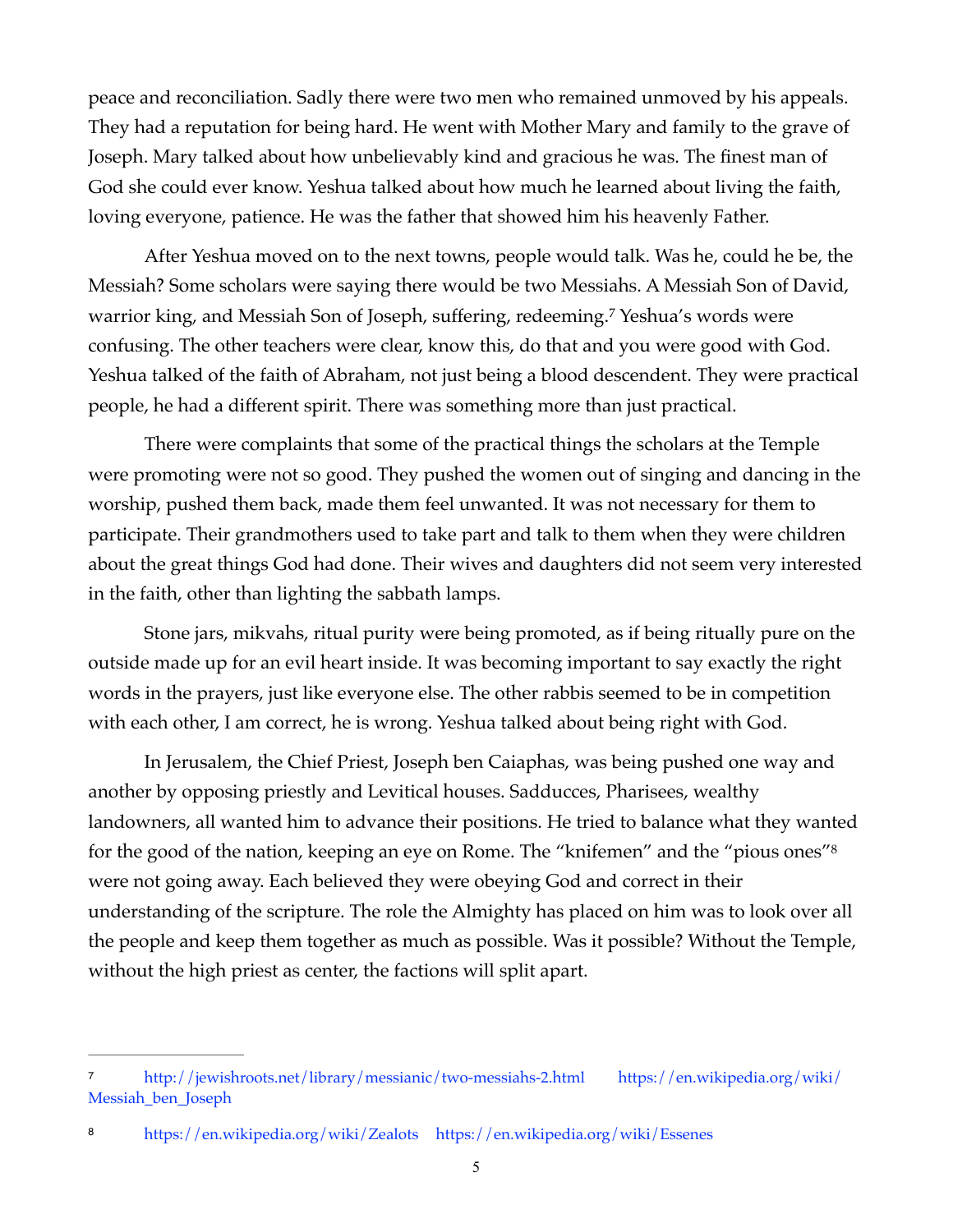<span id="page-5-3"></span>Yeshua traveled the towns and cities until fasting and prayer for the ninth of Av<sup>[9](#page-5-0)</sup>. Then they returned traveling. A woman came up to Yeshua and fell at his knees, sobbing at his feet. He stooped down beside her and waited a long time before she could speak. The crowd drew back and gave them space. They talked quietly for a long time. Finally they stood and she wondered off as in daze, a happy daze.

<span id="page-5-4"></span>Yeshua would get personal dinner invitations in some towns. Most were gracious. Prominent leaders wanted a more personal time to listen to him. Their homes had courtyards in front. The banquet meal would be served on the porch. The courtyard was open to the road and filled with observers. After such a meal the leftovers were given to them. Simon, a prominent Pharisee, invited Yeshua for dinner with other leaders[.](#page-5-1)<sup>[10](#page-5-1)</sup> The woman heard he was there and brought an alabaster box of ointment and anointed him during the dinner. They were all astounded when he told them her sins had been forgiven. He claimed he had that authority and he had forgiven her. Simon and the others were very troubled by his claim.

Yeshua was beginning to head south toward Tiberias when they heard John had been beheaded. Devastation. Yeshua said he wanted to be off by himself for a while. Peter got one of their boats and the twelve went out on the Sea. People watched them go and then followed along the shore. Yeshua noticed it was getting late and the people on the shore were in the middle of nowhere. They all crowded around when the boat landed. The people were hungry. They had not realized they needed to bring food. Yeshua fed more than five thousand. It had to be done.<sup>11</sup>

<span id="page-5-5"></span>When the crowd realized what he had done they wanted to make him king so the would have bread forever. He went off into the hills. The twelve took the boat back. That night there was a storm on the lake, terrifying experienced fishermen. They said Yeshua walked out to them and told the storm to cease. They were beginning to realize Yeshua was something more. Healing sick, curing blind, one on one, was one thing. Making food for thousands, ruling wind and seas was more. Who was he? What was he?

 The crowd found Yeshua in Capernaum. He said he would give them spiritual food that would satisfy eternally, if they would believe in him, the Son of man. Believing in Yeshua was God's will. They said: "Prove it. Do a miracle. Moses fed the people in the wilderness

<span id="page-5-0"></span><sup>&</sup>lt;sup>9</sup> [https://en.wikipedia.org/wiki/Tisha\\_B%27Av](https://en.wikipedia.org/wiki/Tisha_B%27Av)

<span id="page-5-1"></span>[<sup>10</sup>](#page-5-4) [https://en.wikipedia.org/wiki/Parable\\_of\\_the\\_Two\\_Debtors](https://en.wikipedia.org/wiki/Parable_of_the_Two_Debtors) [https://biblicalfaith.wordpress.com/](https://biblicalfaith.wordpress.com/2015/08/05/lessons-from-a-sinful-woman/) [2015/08/05/lessons-from-a-sinful-woman/](https://biblicalfaith.wordpress.com/2015/08/05/lessons-from-a-sinful-woman/)

<span id="page-5-2"></span>John 6 <https://torahportions.ffoz.org/disciples/john/i-am-the-bread-of-life.html> [11](#page-5-5)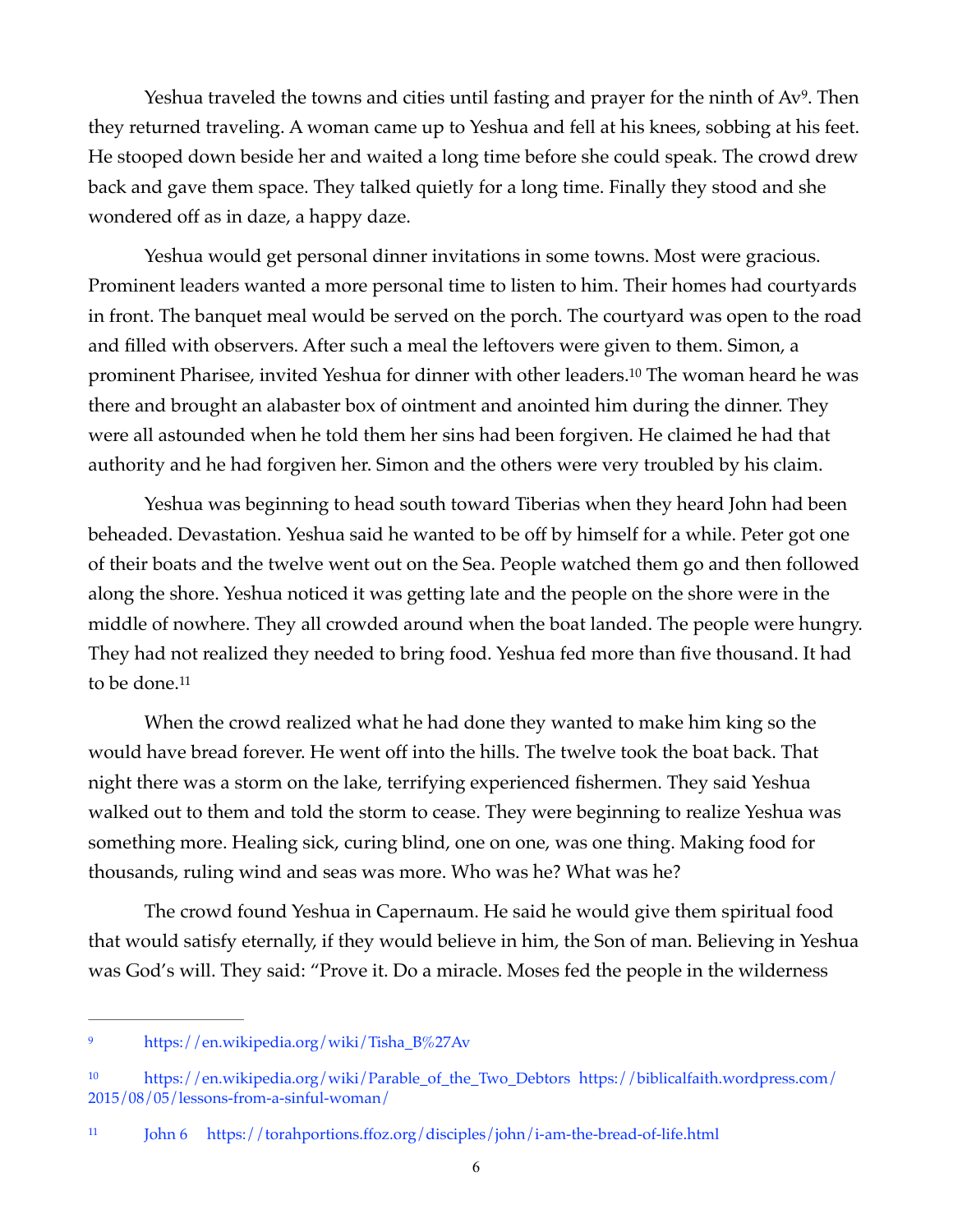with heavenly food, mana. Give us heavenly food!" Yeshua had fed them with regular bread and fish. They could get that anywhere.

They were very upset with his words. He reminded them, their ancestors who ate that heavenly bread all died in the wilderness. Anyone who would eat his living bread, his flesh, would live forever. He was saying spiritual words, they only knew physical reality. Many people stopped following him.

They were offended by some of the people he welcomed, sinners, gentiles. He claimed to have the authority to forgive them. They knew only God could forgive. He welcomed tax collectors, traitors. They not only had to pay taxes to their own king, they had to pay taxes to Rome as well[.](#page-6-0)<sup>[12](#page-6-0)</sup>

<span id="page-6-4"></span><span id="page-6-3"></span>Yeshua spent much time in prayer. His disciples asked if he would teach them a prayer. It was a normal thing for teachers to do for their followers[.](#page-6-1) He did.<sup>[13](#page-6-1)</sup> They learned it and thought about what it said. It was deeper than what it first appeared. He had been announcing the Kingdom. Yeshua prayed from the heart, personally. Synagog prayers were formal language about nation, the land and Temple, respectfully addressing the high and distant sovereign Lord. Yeshua's prayer was speaking to my Father about our relationship. It was the practical result of living in the Kingdom.

<span id="page-6-5"></span>Yeshua sent his followers home to celebrate the New Year. He asked them to return for the Day of Atonement[.](#page-6-2) During those days they prayed the beloved "Our Father, Our King<sup>[14](#page-6-2)</sup>. The New Year had begun. They were standing in Atonement, clean with the blessings of God, the Sovereign Lord, God Almighty. They had faced challenges. Some people were slow to come to Yeshua. The followers had seen God in him, the gracious spirit of his words, the awesome power of God in the miracles he did. They were looking forward to seeing victory over the forces of evil, the breaking of all oppression.

They left for Sukkot. Seven days in Jerusalem remembering the forty years, wandering in the wilderness following the great Prophet of God, Moses, Savior of the Nation. They had

<span id="page-6-0"></span><sup>&</sup>lt;sup>[12](#page-6-3)</sup> Roman taxes are known and fairly normal rates. The root issue was that they, the descendants of Abraham, were to be the rulers of the whole world. Roman taxes were an insult. [https://en.wikipedia.org/](https://en.wikipedia.org/wiki/List_of_Roman_taxes) [wiki/List\\_of\\_Roman\\_taxes](https://en.wikipedia.org/wiki/List_of_Roman_taxes) <https://www.austaxpolicy.com/politics-taxation-roman-empire/> [https://](https://www.unrv.com/economy/roman-taxes.php) [www.unrv.com/economy/roman-taxes.php](https://www.unrv.com/economy/roman-taxes.php)

<span id="page-6-1"></span>[http://en.wikipedia.org/wiki/Lord%27s\\_Prayer](http://en.wikipedia.org/wiki/Lord%27s_Prayer) [http://aramaicnt.org/articles/the-lords-prayer-](http://aramaicnt.org/articles/the-lords-prayer-in-galilean-aramaic/) [13](#page-6-4) [in-galilean-aramaic/](http://aramaicnt.org/articles/the-lords-prayer-in-galilean-aramaic/) The following has much interesting and important information The Lord's Prayer in the Original Aramaic By Stephen Andrew Missick [https://mario-gregorio.blogspot.com/2011/03/lords](https://mario-gregorio.blogspot.com/2011/03/lords-prayer-in-original-aramaic-by.html)[prayer-in-original-aramaic-by.html](https://mario-gregorio.blogspot.com/2011/03/lords-prayer-in-original-aramaic-by.html)

<span id="page-6-2"></span>[https://en.wikipedia.org/wiki/Avinu\\_Malkeinu](https://en.wikipedia.org/wiki/Avinu_Malkeinu) [14](#page-6-5)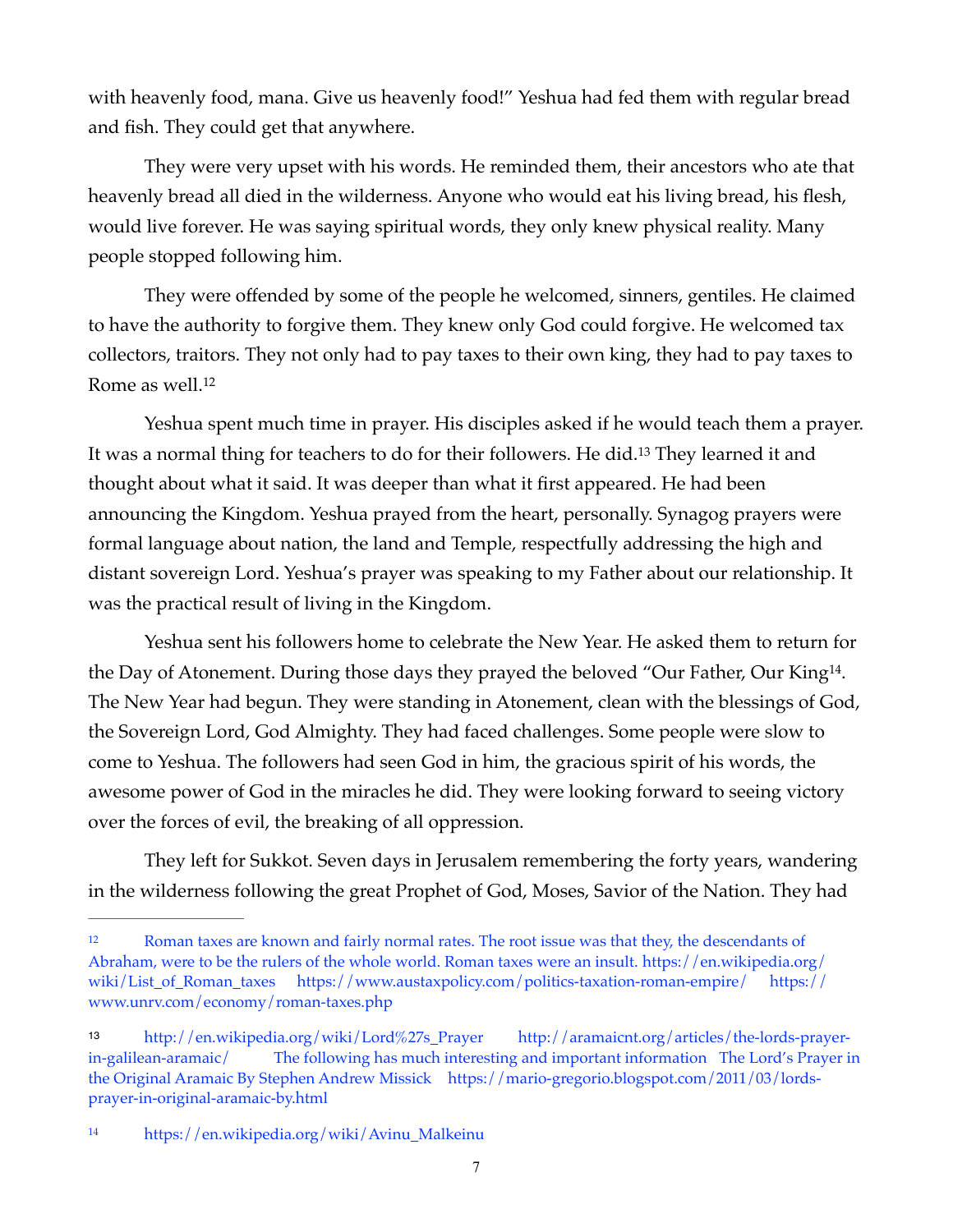been spending days, weeks, months, wandering all over Judea and Galilee following Yeshua. They were hoping he was the promised one, the one greater than Moses, the Messiah, Savior King of all Nations. He was not what they had expected. This was not how they thought it would be. His words were puzzling. Yet they saw astounding miracles. The power, the Spirit of God, was with him, in him. He was love, forgiving. Being with him was joy, peace, beyond explanation. Following him was better than anything, better than home. They were home being with him. Strange.

The scholars, the writings, had been saying many things about the Messiah. Years had been filled with intense speculation. The people knew God was moving, in their lifetimes. The Prophetic words were going to be fulfilled. The glorious Temple would be the Throne for the Messiah, Jerusalem the center of the nations. They could feel it, see it coming.

<span id="page-7-1"></span>The teachers taught Scripture old and new, from the Torah of Moses to the new book of Enoch.The apocalyptic books<sup>[15](#page-7-0)</sup> were very popular, because they described the coming of the Messiah, the warfare, the glorious events, heavenly and satanic beings. Scholars competed to have their interpretation of when and how win over that of other scholars. Yeshua was one of a number of teachers about the end times and the will of God. He and John called for repentance announcing "The kingdom of heaven is at hand." Yeshua was the only one of the teachers that had a record of many miracles. Maybe even more important, Yeshua had a spirit about him, loving, humble, gentle, forgiving. He did speak harsh words about those who were harsh, selfish, greedy. He was compassionate to the hurting and lost. He invited people to come to him. That was more important than knowing the when and how of future events. Those things were under his Father's control.

Every day after the rejoicing from the Water Drawing ceremony died down,Yeshua taught the crowds. The twelve were heralds so tens of thousands could hear his messages. They took turns going to the nightly celebration of light. One day his followers witnessed a

<span id="page-7-0"></span>[<sup>15</sup>](#page-7-1) [https://en.wikipedia.org/wiki/1\\_Esdras](https://en.wikipedia.org/wiki/1_Esdras) [https://en.wikipedia.org/wiki/2\\_Esdras](https://en.wikipedia.org/wiki/2_Esdras) [https://](https://en.wikipedia.org/wiki/Book_of_Enoch) [en.wikipedia.org/wiki/Book\\_of\\_Enoch](https://en.wikipedia.org/wiki/Book_of_Enoch) [https://en.wikipedia.org/wiki/Second\\_Temple\\_Judaism](https://en.wikipedia.org/wiki/Second_Temple_Judaism) [https://](https://en.wikipedia.org/wiki/Jewish_eschatology) [en.wikipedia.org/wiki/Jewish\\_eschatology](https://en.wikipedia.org/wiki/Jewish_eschatology) A number of messianic ideas developed during the later Second Temple Period, ranging from this-worldy, political expectations, to apocalyptic expectations of an endtime in which the dead would be resurrected and the Kingdom of Heaven would be established on earth. The Messiah might be a kingly "Son of David," or a more heavenly "Son of Man," but "Messianism became increasingly eschatological, and eschatology was decisively influenced by apocalypticism," while "messianic expectations became increasingly focused on the figure of an individual savior. According to Zwi Werblowsky, "the Messiah no longer symbolized the coming of the new age, but he was somehow supposed to bring it about. The "Lord's anointed" thus became the "savior and redeemer" and the focus of more intense expectations and doctrines." Messianic ideas developed both by new interpretations of the Jewish scriptures, but also by visionary revelations.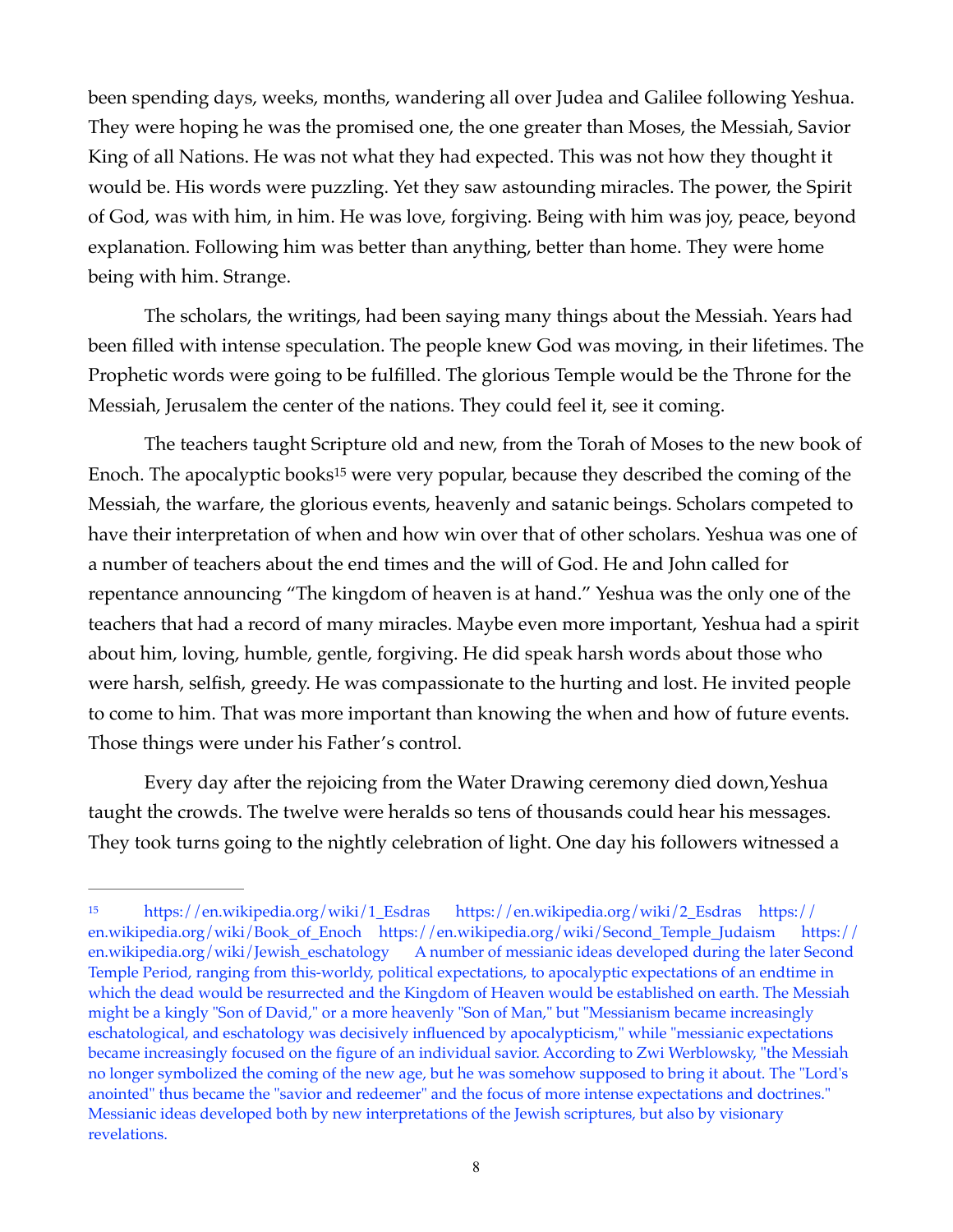<span id="page-8-4"></span>trap the leaders had for him[.](#page-8-0)<sup>[16](#page-8-0)</sup> They brought a woman that had been caught in the act of adultery. Would he violate Roman prerogative and order her killed as the Torah required or violate Torah and not have her killed. By law the witness must throw the first stone. Yeshua added that he also had to be sinless. Frustrated again.

On the last day, "The Great Salvation", they circled the Altar seven times carrying palm branches shouting Hosannas. "Therefore you will joyously draw water from the springs of salvation" Isaiah 12:3. The priest ascended the Altar, trumpet blasts silenced the crowd. The water was poured out. Yeshua, the twelve, stood on the balcony around the Middle Court. He calledout in a loud voice, "If anyone is thirsty, let him come to Me and drink."<sup>[17](#page-8-1)</sup> They all knew who he was and the leaders despised him.

<span id="page-8-6"></span><span id="page-8-5"></span>That evening just before the light show, Yeshua stood at the top of Nicanor steps, arrayed the twelve in a semicircle facing the middle court. The four great lamps on top of the hightowers had just been ignited.<sup>[18](#page-8-2)</sup> Close to ten thousand filled the court. Yeshua made a loud cry, repeated by the twelve in unison. The crowd turned to him and quieted. He announced he was the light of the world. They knew the phrase. The teachers used it to refer to spiritual life and knowledge of God. They connected it with the coming of the Messiah. The scholars challenged him and again his answer, claiming to be from God, his Father, disturbed them even more.

<span id="page-8-7"></span>Thenext Sabbath Yeshua encountered a young blind beggar.<sup>[19](#page-8-3)</sup> Instead of just saying some words, the way Yeshua healed him, violated all the traditions. It was not an emergency to save life, so forbidden. He mixed saliva and dirt, working on the Sabbath, forbidden. Applied the salve to the eyes, forbidden. He sent the man to the pool Siloam to wash. The route to the pool was the same one that was used for the Water Drawing procession. Everyone knew him and realized what had happened when he came back up, rejoicing he

<span id="page-8-0"></span><sup>16</sup> John 8 [https://en.wikipedia.org/wiki/Jesus\\_and\\_the\\_woman\\_taken\\_in\\_adultery](https://en.wikipedia.org/wiki/Jesus_and_the_woman_taken_in_adultery) This and following stories have excellent commentary in "Chronicles of the Messiah" <https://ffoz.com>

<span id="page-8-1"></span> $17 \t John 7$  $17 \t John 7$ 

<span id="page-8-2"></span>[<sup>18</sup>](#page-8-6) Talmud Sukkah 5.2 See the illustration [https://www.ritmeyer.com/product/image-library/](https://www.ritmeyer.com/product/image-library/buildings/gates/the-nicanor-gate/) [buildings/gates/the-nicanor-gate/](https://www.ritmeyer.com/product/image-library/buildings/gates/the-nicanor-gate/) John 8

<span id="page-8-3"></span>John 9 [https://en.wikipedia.org/wiki/Healing\\_the\\_man\\_blind\\_from\\_birth](https://en.wikipedia.org/wiki/Healing_the_man_blind_from_birth) [https://ha-](https://ha-mashiach.com/messiah-in-sukkot/messiah-in-sukkot-chapter-1/) [19](#page-8-7) [mashiach.com/messiah-in-sukkot/messiah-in-sukkot-chapter-1/](https://ha-mashiach.com/messiah-in-sukkot/messiah-in-sukkot-chapter-1/) [https://en.wikipedia.org/wiki/](https://en.wikipedia.org/wiki/Pool_of_Siloam) [Pool\\_of\\_Siloam](https://en.wikipedia.org/wiki/Pool_of_Siloam) <https://waynestiles.com/the-pool-of-siloam-connecting-sukkot-and-the-messiah/> [https://www.biblicalarchaeology.org/daily/biblical-sites-places/biblical-archaeology-sites/the-siloam-pool](https://www.biblicalarchaeology.org/daily/biblical-sites-places/biblical-archaeology-sites/the-siloam-pool-where-jesus-healed-the-blind-man/)[where-jesus-healed-the-blind-man/](https://www.biblicalarchaeology.org/daily/biblical-sites-places/biblical-archaeology-sites/the-siloam-pool-where-jesus-healed-the-blind-man/) [https://web.archive.org/web/20050917114323/http://www.bib](https://web.archive.org/web/20050917114323/http://www.bib-arch.org/siloam.pdf)[arch.org/siloam.pdf](https://web.archive.org/web/20050917114323/http://www.bib-arch.org/siloam.pdf) [http://jewishroots.net/library/holiday-articles/water\\_libation\\_ceremony.html](http://jewishroots.net/library/holiday-articles/water_libation_ceremony.html)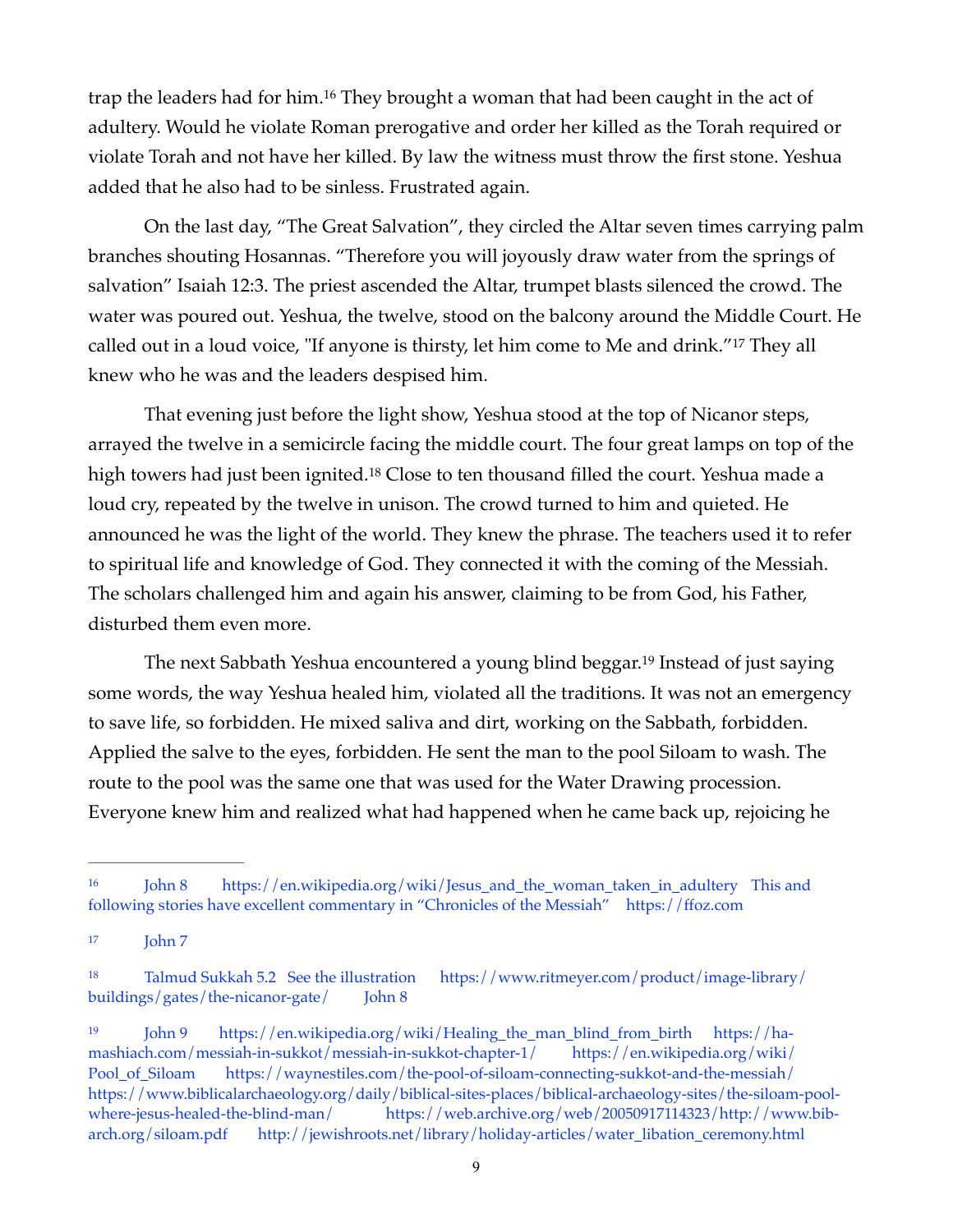could see. When the man was seen in the Temple, there was great consternation among the leaders and scholars.

Back on the road, traveling to towns and cities, preaching and healing. This time Yeshua went through Galilee to Tyre and Sidon, Gentile territory. Most of the crowd that followed him dropped out. This was a welcome respite from the constant demands of the crowd. Yeshua, the twelve and the close followers had time to talk among themselves and listen to Yeshua. None of them had ever been to Phoenicia. They had heard about the great port and city Sidon. They looked at the large ships and cargo from all over the Great Sea. Yeshua was skilled with his hands and wanted to see the glass pieces that Ennion made.<sup>20</sup> Ennion showed Yeshua his shop but did not allow him to watch how he accomplished his glassworks. There was a local woman who sought him out when she heard the healer from Galilee was there. The followers learned again all people, even outsiders, were included in the Kingdom of God.[21](#page-9-1)

<span id="page-9-5"></span><span id="page-9-4"></span>When they came back to Galilee the crowds began to swell. He had his close followers take boats to the other side of the Sea and went into Decapolis. They spent some time there in the different cities. The crowds were much smaller, still some came for healing and to listen. When the word spread he was back in Galilee the crowd came back. They had become very hungry, so Yeshua fed them. Four thousand this time. He sent them away and he and his people took boats away.

<span id="page-9-7"></span><span id="page-9-6"></span>Bethsaida<sup>22</sup>was one of the larger towns. It had room enough for Yeshua. Philip, Peter and Andrew's families were happy to see them back. A few from there had followed Yeshua. They all had followed the news about him. Of course there was time for teaching and healing. The followers talked with the people there, answering their questions and sharing what they had heard and seen. Yeshua continued to head north until they came near the great spring, thesource of the Jordan River. Caesarea Philippi<sup>[23](#page-9-3)</sup> was a center of Pagan worship of the god Pan.

<span id="page-9-0"></span><https://en.wikipedia.org/wiki/Ennion> [20](#page-9-4)

<span id="page-9-1"></span>https://weekly.israelbiblecenter.com/gentiles-dogs-jewish-jesus/ [21](#page-9-5)

<span id="page-9-2"></span><https://en.wikipedia.org/wiki/Bethsaida> [https://www.biblicalarchaeology.org/daily/news/where-](https://www.biblicalarchaeology.org/daily/news/where-is-biblical-bethsaida/) [22](#page-9-6) [is-biblical-bethsaida/](https://www.biblicalarchaeology.org/daily/news/where-is-biblical-bethsaida/)

<span id="page-9-3"></span>[<sup>23</sup>](#page-9-7) [https://en.wikipedia.org/wiki/Caesarea\\_Philippi](https://en.wikipedia.org/wiki/Caesarea_Philippi) [https://en.wikipedia.org/wiki/](https://en.wikipedia.org/wiki/Philip_the_Tetrarch) [Philip\\_the\\_Tetrarch](https://en.wikipedia.org/wiki/Philip_the_Tetrarch) <https://en.wikipedia.org/wiki/Herodias>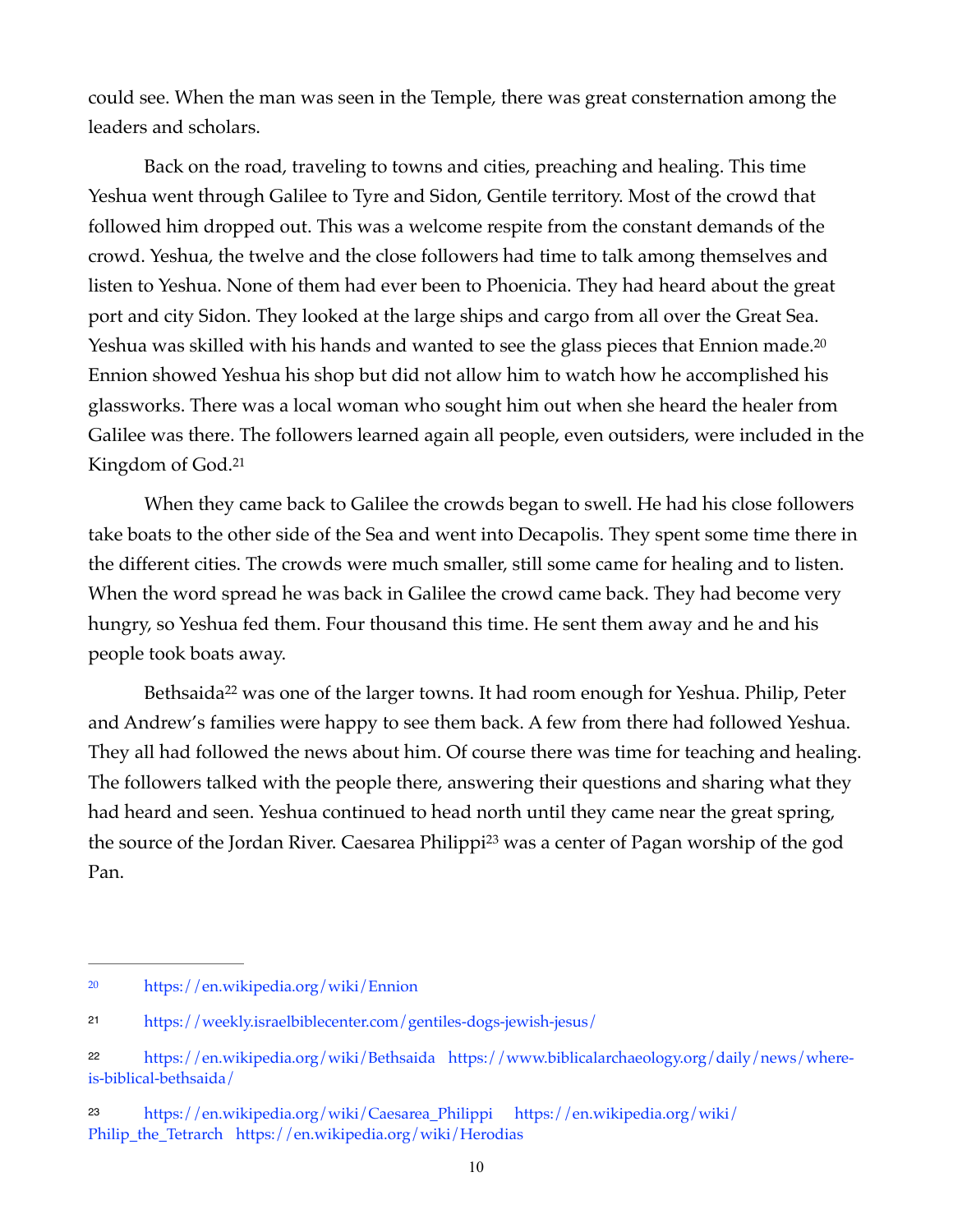The followers of Yeshua were not comfortable that he had been going into Gentile territory. Phillip the Tetrarch expanded the city, naming it for himself and Caesar. He made it his capital. It was cold with some snow in the winter. It was his favorite place to reside in his old age. His reign had not been hurt when his wife left for Antipas.

<span id="page-10-4"></span>Yeshua had been imprecise in speaking about himself, causing much speculation about who he really was. Surrounded by the majestic scenery, and pagan shrines he asked them who they thought he was? They had been with him for a long time, watching what he did and listening to what he said. He was not just a man, not even like a very great man. It was not just hope clouding their eyes. He could only be the promised Messiah, the Son of God.[24](#page-10-0) He replied with a phrase that took them a while to understand. He said church instead of synagog[.](#page-10-1) They did almost mean the same thing.<sup>[25](#page-10-1)</sup> He also said some other things to them that caused much thought. They were given the Keys to the Kingdom and the authority to bind and loose[.26](#page-10-2)

<span id="page-10-7"></span><span id="page-10-6"></span><span id="page-10-5"></span>Dedication was drawing near, Yeshua wanted to be there. It was a long way to Jerusalem. They did not stop in every little village and town. Half way back, he took a rest day and took Peter, James and John to the top of a nearby mountain<sup>[27](#page-10-3)</sup>. When they came back was obvious something had happened. The three would not talk about it.

<span id="page-10-0"></span>https://en.wikipedia.org/wiki/Confession\_of\_Peter [24](#page-10-4)

<span id="page-10-1"></span>Church / Synagog in Greek and Hebrew are different words but almost the same meaning. Synagog is [25](#page-10-5) more about the meeting. Church is more about calling people to the meeting. Jesus' followers used the words to differentiate the old way of human meetings from the new way in Jesus. See the supplement. "Jesus Came to Establish the Church" [http://thesignofconcord.com/uploads/Jesus\\_Came\\_to\\_Establish\\_the\\_Church\\_\\_1\\_.pdf](http://thesignofconcord.com/uploads/Jesus_Came_to_Establish_the_Church__1_.pdf)

<span id="page-10-2"></span><https://weekly.israelbiblecenter.com/binding-loosing-first-century-style/> The Sanhedrin had [26](#page-10-6) authority to rule on religious matters. [https://en.wikipedia.org/wiki/Keys\\_of\\_the\\_kingdom](https://en.wikipedia.org/wiki/Keys_of_the_kingdom) He is giving them authority apart from the council. He is establishing a new organization, a new structure. It is not based on human decisions on the letters of Torah but on the person, Jesus, Messiah. Binding, loosing, teaching doctrine must not violate the words of Scripture. It concerns the application of those words in practice and conduct. <https://weekly.israelbiblecenter.com/jesus-and-the-judean-authorities/>Jesus had already clearly demonstrated that the Council had no authority over him.

<span id="page-10-3"></span>[<sup>27</sup>](#page-10-7) [https://en.wikipedia.org/wiki/Transfiguration\\_of\\_Jesus](https://en.wikipedia.org/wiki/Transfiguration_of_Jesus) [https://en.wikipedia.org/wiki/](https://en.wikipedia.org/wiki/Transfiguration_of_Jesus) [Transfiguration\\_of\\_Jesus](https://en.wikipedia.org/wiki/Transfiguration_of_Jesus)